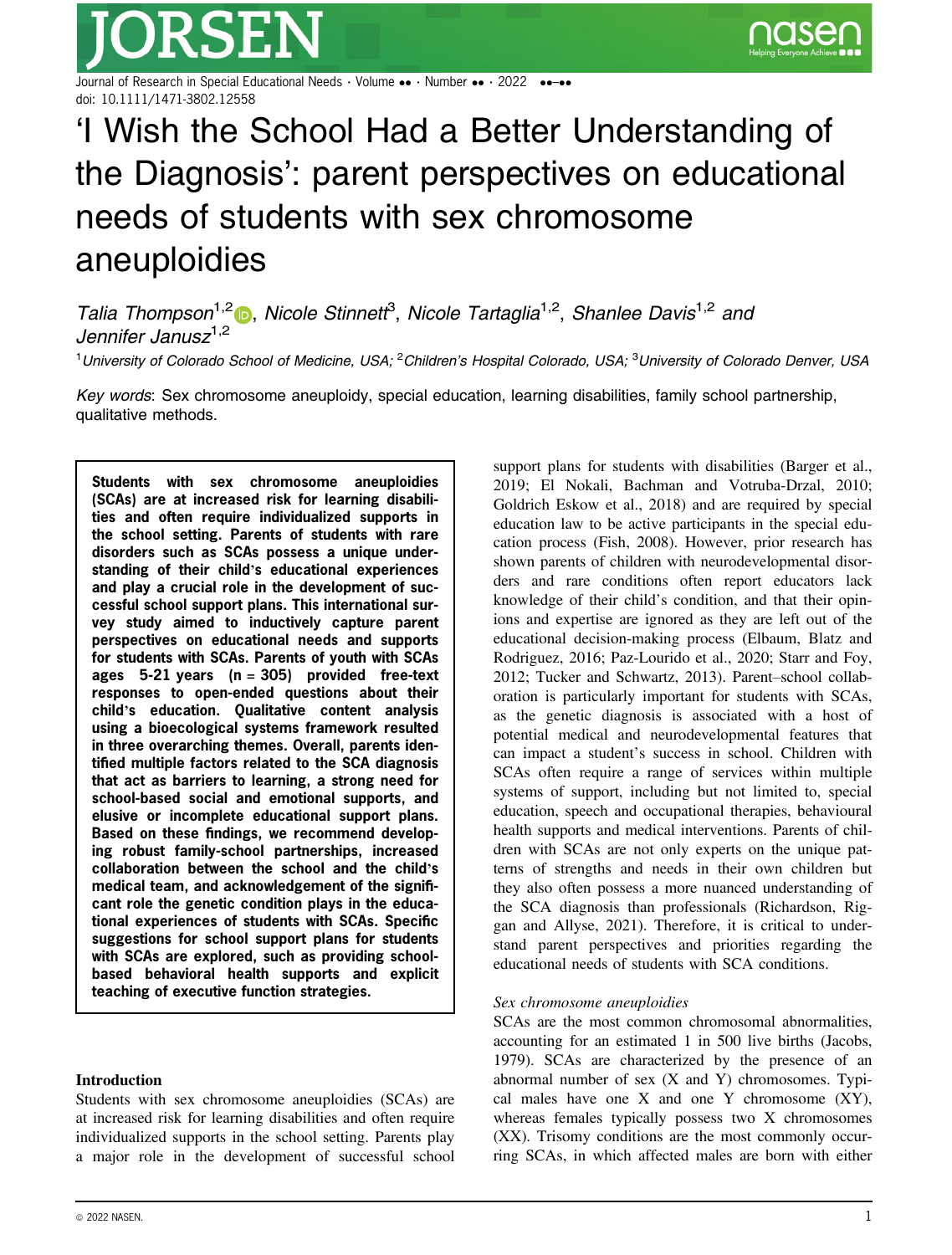an extra X or Y chromosome (XXY/Klinefelter syndrome; XYY/Jacob syndrome) and affected females are born with an extra X chromosome (XXX/trisomy X syndrome). While less prevalent, there are cases where children may possess two or three additional sex chromosomes (e.g., tetra and pentasomy SCAs: XXYY, XYYY, XXXX, XXXYY, etc.).

Though SCAs lack a distinct, recognizable physical phenotype, a variety of cognitive and behavioural traits are prevalent in children with SCAs. General cognitive ability for this population is highly variable; however, the majority of individuals with the most common SCA trisomy conditions (XXY, XYY and Trisomy X) have full scale IQs that fall at the low end of the average range, often with relatively higher nonverbal reasoning skills than verbal processing abilities (Leggett et al., 2010; Urbanus, van Rijn and Swaab, 2020). Those with tetrasomy and pentasomy conditions have higher rates of borderline IQ or mild intellectual disability. Studies have documented high rates of attention-deficit hyperactivity disorder (ADHD) (Tartaglia et al., 2012), as well as other executive function (EF) deficits that can interfere with learning (Boada et al., 2009; Janusz et al., 2020; van Rijn and Swaab, 2015). Learning disabilities are common for children with SCAs, with rates of dyslexia and disorders of written expression as high as 75% in some study samples (Bender, Linden and Harmon, 2001; Ratcliffe, 1982). Increased rates of language disorders, autism spectrum disorder (ASD), mood disorders and anxiety are found across all SCA conditions (van Rijn, 2019). Many children with SCAs require early intervention, special education, speech language therapy, and behavioural health supports for behaviours related to anxiety, low frustration tolerance or challenges with emotional regulation (Bender, Linden and Robinson, 1993; Linden and Bender, 2002; Robinson, Bender and Linden, 1990; Rovet et al., 1996; Thompson et al., 2020).

# Parent perspectives

Although previous quantitative studies have documented profiles of learning deficits and increased rates of educational supports (Bender et al., 1993; Berglund, Stochholm and Gravholt, 2020; Linden and Bender, 2002; Skakkebaek et al., 2014), detailed descriptions of the educational experiences of students with SCAs are missing from the literature. A thorough understanding of how students with SCAs experience school, why they require supports and which supports parents perceive as particularly promising might prove useful for the educational teams working with this unique student population. An inductive, qualitative approach encourages parents to share their child's educational experiences in an open-ended manner and allows for emergent themes, highlighting priorities for children and their families that can be used to guide future research and inform interventions (Brantlinger et al., 2005). Predetermined topics that researchers and clinicians believe to be important may not actually be a

priority for those living with SCAs, and using qualitative methods supports the alignment of research goals with the needs of the community (Pugach, 2001; Resch et al., 2010). Qualitative research also expands upon quantitative results by providing rich, descriptive context and delving deeper into the lives and experiences of affected individuals (Fetters, Curry and Creswell, 2013). Finally, qualitative research methods give voice to parent communities who are often overlooked and undervalued, despite the critically important role they play in their children's lives (Worcester et al., 2008).

Prior qualitative research with parents of children with SCAs has mostly focused on the diagnostic experience and medical care, where parents have reported a desire for more supportive delivery of the diagnosis as well as more holistic and optimistic presentation of SCAs from medical professionals (Jaramillo et al., 2019; Riggan et al., 2021). Richardson et al. (2021) found parents of children with SCAs are often forced to assume the roles of 'expert' and 'advocate' as they navigate the multiple systems in which their children interact, including the educational, medical and social support systems. To date, there are no studies specifically exploring parent perspectives on the educational experiences of students with SCAs. This study aimed to inductively capture parent perspectives on the challenges that occur in students with SCAs leading to the need for educational supports, how schools serve children with SCAs and the types of educational supports that are most helpful. A bioecological systems perspective (Bronfenbrenner, 1994) considering the microsystem (interpersonal relationships, direct influences), mesosystem (interaction between those in the child's microsystem), exosystem (indirect systemic influences) and macrosystem (broad socio-cultural beliefs) guided the study design and interpretation of findings.

# Methods

# Study design and recruitment

This international survey study includes findings from the qualitative portion of a larger survey study on the educational needs of students with SCA conditions. Quantitative results are published elsewhere (Thompson et al., 2021). Participants were recruited from May through June 2019 to complete an electronic survey via email listservs and social media for the eXtraordinarY Kids Clinic, an interdisciplinary clinic serving children with SCAs at Children's Hospital Colorado (Tartaglia et al., 2015) and the Association for X & Y Variations (AXYS), an advocacy group for individuals with SCA. Participants were included in the study if they were the parents or caregivers of a child ages 0–21 with a diagnosis of SCA. Results included in this study are limited to children ages 5–21 to best represent the school-age experience. All participants consented to participate in the electronic survey study, results were anonymous and the study was approved by the Colorado Multiple Institutional Review Board (COMIRB # 19-055).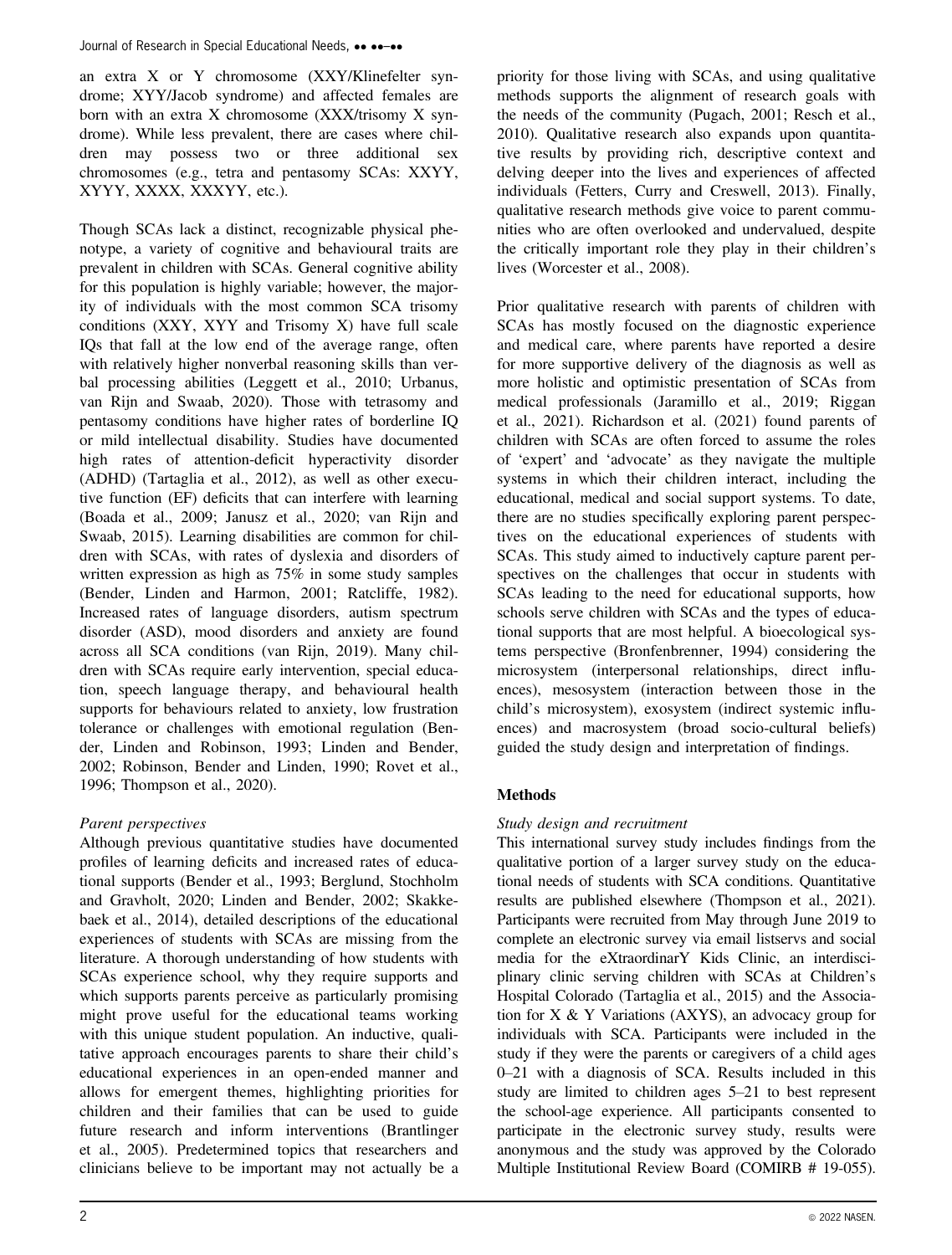Response rates were not calculated, as the internet-based survey was sent with an open URL and it was not possible to determine a denominator.

#### **Instrument**

The broader survey included both closed and open-ended questions about school support plans and educational outcomes. The survey was developed with a multidisciplinary team of experts in SCA conditions (developmental behavioural paediatrician, endocrinologist, genetic counsellor, special educator, school psychologist, clinical psychologist and neuropsychologists) and tested with parents of children with SCAs. This study focuses on free-text responses to two open-ended questions: 'What is most challenging for your child as a student?' and 'Please provide any additional information or opinions regarding therapies, education, or supports that you think are important or you would like to share with us, positive or negative, to help us better understand current needs and supports for individuals with X&Y chromosome variations.'

### Data analysis

A qualitative content analysis approach was used to interpret parent responses. All data were uploaded into ATLAS.ti analytic software. Two members of the research team (school psychologist with expertise in SCAs and qualitative methods and a school psychology graduate student with training in qualitative analysis) conducted an initial round of coding to develop the coding structure for the study (Saldaña, 2015). Coders applied a bioecological systems theory of development framework to deductively code each response for content related to the individual child and systems of support (Bronfenbrenner, 1994). Additionally, open coding (Saldaña, 2015) was used to inductively capture novel and emergent themes in the data. Coders worked independently to code 20% of the data, and then met to collectively define codes, compare and discuss any coding differences, and consensus code an additional subset of data until thematic saturation was met. Codes were analysed for patterns, frequencies and co-occurrences. Networks were established to demonstrate connections between open codes and predetermined codes for bioecological systems levels and to aggregate the data into broader categories (subthemes). Thematic findings were triangulated with results from the quantitative strand of the survey to verify credibility of interpretation. Finally, the team collaboratively reduced the data into three overarching themes to describe parent perspectives and priorities on educational experiences for their children with SCAs.

#### Results

#### **Demographics**

A total of 379 survey respondents met inclusion criteria for the current study, and 305 participants provided at least one codable free-text response used in these analyses

Table 1: Sample demographics

|                                               | $M \pm SD$ or N<br>$(\%)$ |
|-----------------------------------------------|---------------------------|
| Total N                                       | 305                       |
| Age (years)                                   |                           |
| Child                                         | $13.1 \pm 4.5$            |
| Parent                                        | 47.4 $\pm$ 7.8            |
| Grade levels                                  |                           |
| Elementary-primary                            | 49 (16.1)                 |
| Elementary-intermediate                       | 54 (17.7)                 |
| Middle school                                 | 75 (24.6)                 |
| High school                                   | 78 (25.6)                 |
| Post-secondary                                | 49 (16.1)                 |
| Condition                                     |                           |
| XXY                                           | 152 (49.7)                |
| XYY                                           | 47 (15.4)                 |
| XXX                                           | 39 (12.7)                 |
| XXYY                                          | 44 (14.4)                 |
| <b>XXXY</b>                                   | 17(5.6)                   |
| Other (tetra and pentasomy SCAs)              | 6(2)                      |
| Respondent                                    |                           |
| Mother                                        | 277 (90.8)                |
| Father                                        | 28 (9.2)                  |
| Child sex                                     |                           |
| Male                                          | 261 (85.3)                |
| Female                                        | 44 (14.4)                 |
| Highest education completed: respondent       |                           |
| College degree or higher                      | 210 (68.9)                |
| Less than college degree                      | 90 (29.5)                 |
| Choose not to respond                         | 5(1.6)                    |
| Timing of SCA diagnosis                       |                           |
| Prenatal                                      | 117 (38.4)                |
| Postnatal                                     | 188 (61.6)                |
| Country of residence                          |                           |
| <b>USA</b>                                    | 248 (81.3)                |
| Canada                                        | 13(4.3)                   |
| European Nations (e.g., UK, Italy and Sweden) | 29(9.5)                   |
| Australia/New Zealand                         | 9(3)                      |
| Other/unreported (e.g. South Africa, Mexico   | 6(2)                      |
| and Brazil)                                   |                           |

(see Table 1). The sample was international and diverse in terms of child age, grade level, SCA condition and timing of SCA diagnosis. The majority of respondents were college educated (68%) and mothers (91%) from the USA (81%), and XXY was the most common SCA diagnosis (50%). Codable free-text responses included single words, short phrases and lists and brief paragraphs describing the child and issues related to education and systems of support.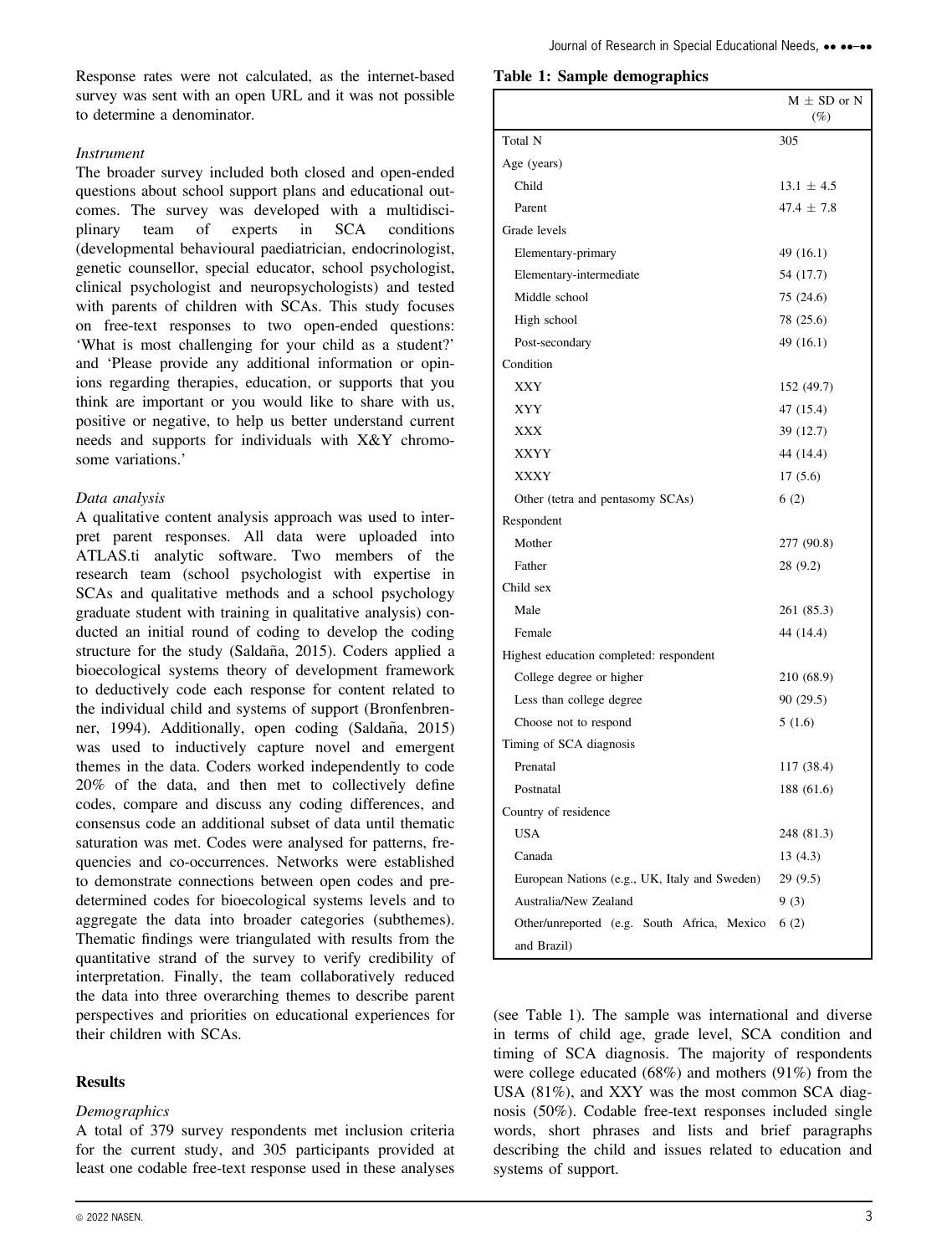## Qualitative themes

Qualitative analysis resulted in three overarching themes describing parent perspectives on the educational needs of their children with SCAs: 'SCA factors as barriers to learning', 'need for social and emotional supports' and 'elusive and incomplete educational support plans'. Table 2 shows themes, subthemes, associated bioecological systems level (Bronfenbrenner, 1994) and open codes with frequencies for each code. Each theme is comprised of subthemes which are supported by several illustrative parent quotes.

SCA factors as barriers to learning. Parents reported several learning challenges related to the SCA phenotype, such as problems with reading, executive dysfunction and limited strength and vitality. Respondents described educators with limited understanding of SCAs and who were unaware of how to best support their children.

Reading is hard—Reading, spelling and writing problems were reported frequently by parent respondents. One mother of a 1st grader with XXY wrote:

'Reading and writing are both proving to be challenges. He has made huge progress in reading this year, but still isn't reading with the speed and ease his teachers are hoping for. Spelling is also a challenge. He tends to overcomplicate words when he sets out to spell them and often thinks they have more letters/sounds than they actually do.'

Several parents described problems with speech and language related to their child's reading problems:

|  |  |  |  | Table 2: Themes, subthemes, systems levels and open codes with code frequencies |
|--|--|--|--|---------------------------------------------------------------------------------|
|--|--|--|--|---------------------------------------------------------------------------------|

| Theme                                            | Subthemes                         | Systems level <sup>1</sup> | Open codes (frequency)                |
|--------------------------------------------------|-----------------------------------|----------------------------|---------------------------------------|
| SCA factors as barriers to learning              | Reading is hard                   | Individual                 | Language arts challenges (102)        |
|                                                  |                                   |                            | Learning (13)                         |
|                                                  | Executive dysfunction             | Individual                 | Executive function (35)               |
|                                                  |                                   |                            | Focus/attention (28)                  |
|                                                  |                                   |                            | Cognitive shifting (6)                |
|                                                  |                                   |                            | Organization (14)                     |
|                                                  |                                   |                            | Processing speed (12)                 |
|                                                  | Limited strength and vitality     | Individual                 | Stamina (12)                          |
|                                                  |                                   |                            | Fatigue (7)                           |
|                                                  | Educators unfamiliar with SCAs    | Microsystem                | Lack of awareness (29)                |
|                                                  |                                   | Macrosystem                | Lack of recommendations (16)          |
| Need for social and emotional supports           | Trouble making                    | Individual                 | Social skills (37)                    |
|                                                  | Friends                           | Microsystem                | Communication (26)                    |
|                                                  |                                   |                            | Peer problems (16)                    |
|                                                  |                                   |                            | Immaturity (10)                       |
|                                                  | Self-regulation                   | Individual                 | Self-regulation (34)                  |
|                                                  |                                   | Microsystem                | Behaviour therapy (21)                |
|                                                  |                                   |                            | Anxiety (18)                          |
|                                                  |                                   |                            | Behaviour problems (7)                |
| Elusive and incomplete educational support plans | Borderline scores don't qualify   | Exosystem                  | Missed cutoff/borderline scores (15)  |
|                                                  |                                   |                            | Testing/assessments (14)              |
|                                                  | Started too late, ended too early | Exosystem                  | Early intervention (40)               |
|                                                  |                                   |                            | Academic therapies/interventions (48) |
|                                                  |                                   |                            | Academic support plans (17)           |
|                                                  |                                   |                            | Timing of genetic diagnosis (14)      |
|                                                  | Parents as advocates              | Mesosystem                 | Lack of support (18)                  |
|                                                  |                                   | Macrosystem                | Parent as advocate (11)               |
|                                                  |                                   |                            | Schools lack resources (5)            |
|                                                  | Alternative settings              | Microsystem                | Alternative school (17)               |
|                                                  |                                   | Exosystem                  | Classroom setting (11)                |

Bronfenbrenner (1994).

1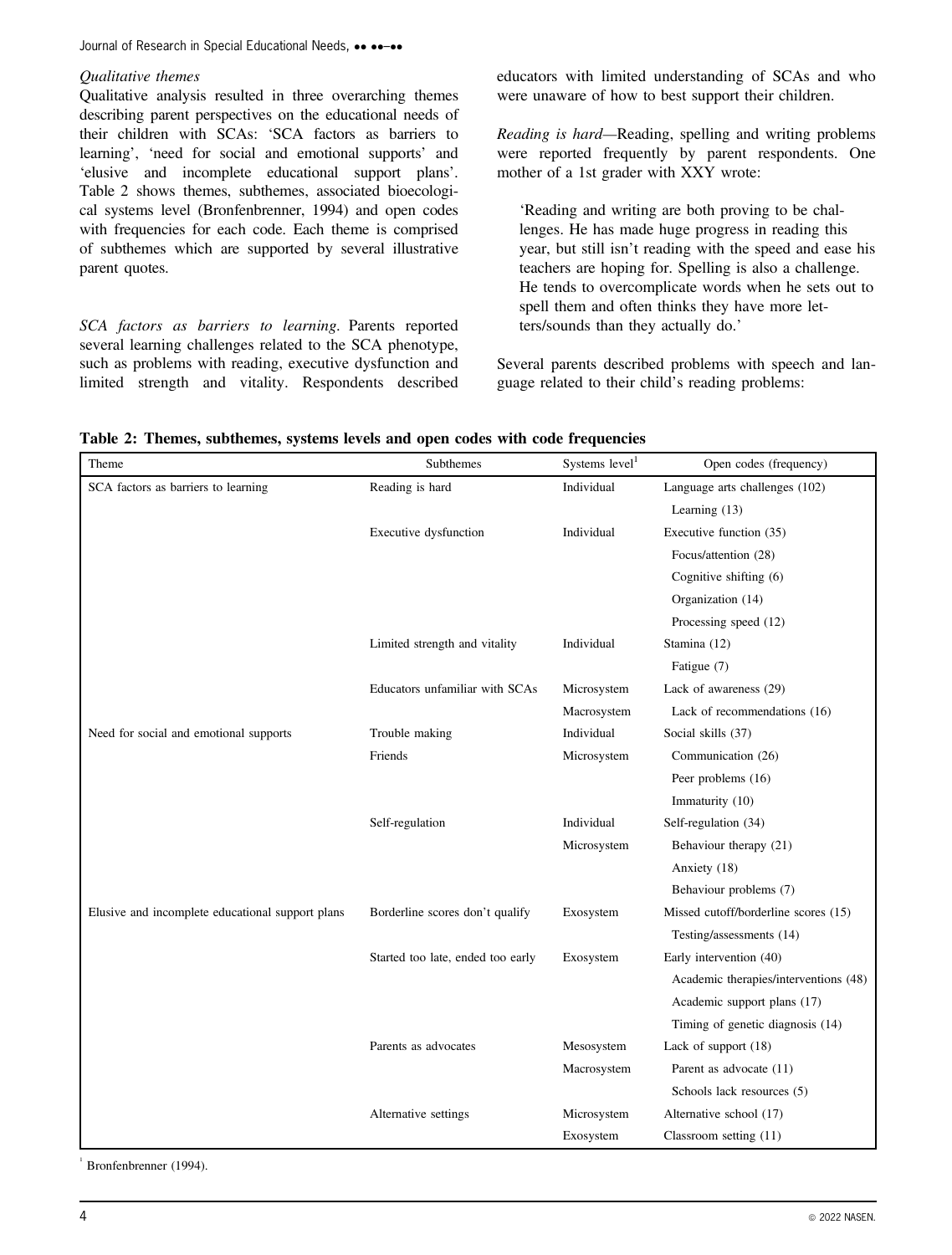'She mispronounces words often, I am not sure if this is a phonetics reading disconnect or a processing problem, but it makes taking tests challenging if a teacher says a word one way and she pronounces a completely different word when she reads it or talks about it,' (mother of 8th grader with XXX)

The mother of a 9th grader with XXY described her son's greatest challenge in the classroom as:

'Reading. He absolutely hates to read.'

Executive dysfunction—Parents described tremendous EF challenges as a barrier to learning, including poor organization, inattention and trouble with cognitive shifting. These challenges were evident across all grade levels; younger children reportedly struggled to manage frequent transitions throughout the school day and focus in busy classrooms. The mother of a kindergartner with XXY wrote:

'He's easily distracted by things most kids wouldn't notice.'

Similarly, one respondent described her fourth grade son with XYY as:

'Easily distracted by the hub-bub going on in the general classroom.'

For older students, deficits in EF had a more global impact:

'Organizing his time and just about everything else in his life. His room, schedule, school locker etc. are all a complete mess. Homework is constantly late. He is also having a hard time deciding what he wants to do with his life,'

(mother of 11th grader with XXY)

Deficits in planning, not turning in assignments even if they've been completed, challenges initiating tasks and poor time management interfered with success in grades and on high stakes exams. Many parents reported they carried the heavy burden of helping their child manage, such as the mother of an 11th grader with XYY who stressed her son's greatest struggle:

'Organization! He does not write any assignments down. Just won't/can't do it. We've tried every strategy to get him to be more organized and accountable but nothing works.'

Further, the need for supports did not end after high school graduation; the mother of a college student with XXX described:

'[She] gets anxious when deadlines are approaching and is a little immature for her age but is getting better as college progresses. She's learning to juggle school/work and setting priorities better also, but still needs our help.'

Limited strength and vitality—Several parents reported that their children were sluggish, lacked energy and stamina and struggled to keep pace with their peers. One mother of a 3rd grader with XYY wrote:

'Teachers don't realize how hard it is for him to simply get through the day because he gets tired so easily. Classroom conversations move quickly and he often can't formulate his thoughts into words fast enough.'

Frequent breaks were required for some students to persist through the daily agenda:

'He tires easily and has to take a lot of 'brain breaks'' (Mother of 4th grader with XXYY)

One mother of a 9th grader with XXY summarized her sons greatest challenge in the classroom as simply:

'Staying awake.'

Educators unfamiliar with SCAs—Parents described challenges with teachers and school staff who had little understanding of SCAs:

'I wish the school had a better understanding of the diagnosis,' (mother of 2nd grader with XXY)

One mother of a 5th grader with XXY shared a story of an unaware school administrator's dismissal of her son's medical needs:

'My son is going into middle school. I contacted the principal to request that gym class be put into his schedule (it's an elective that not everyone takes). I gave a brief and reasonable explanation of how XXY is tied up with the endocrine system, and how he needs exercise more than the average kid but doesn't necessarily seek it out. I also said it would actually help him pay attention and help him academically if gym were woven into his daily schedule. The principal sort of blew me off and said 'We'll see what we can do, but we don't generally make special scheduling requests.' ... This situation really got under my skin: it's a reasonable and easy request. I felt like the principal, who had never heard of XXY, just thought I was another meddling parent' (mother of a 6th grader with XXY)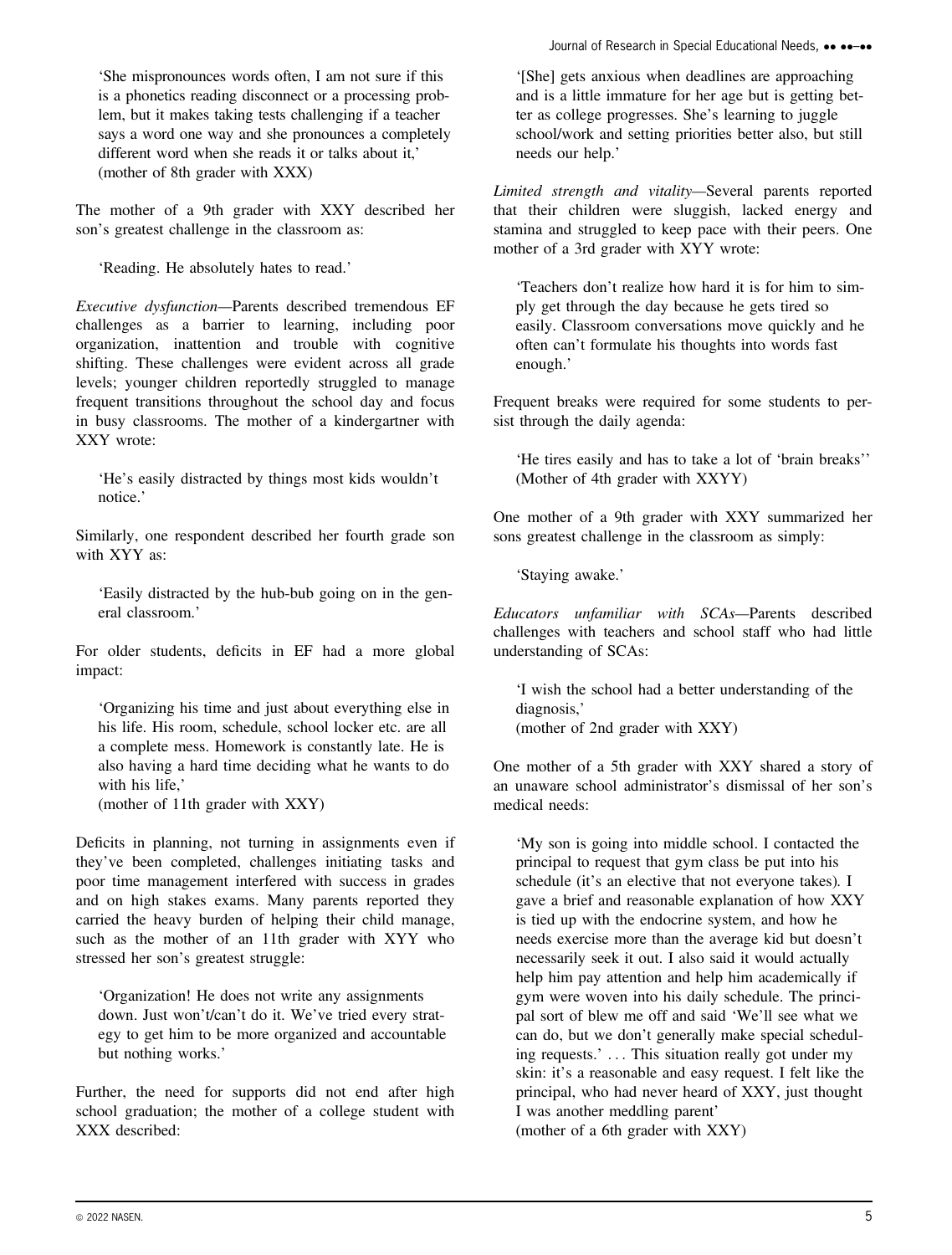Journal of Research in Special Educational Needs, ... ...

Another mother reported the school's lack of awareness led to an inappropriate special education classroom placement throughout her son's educational career:

'K-12 was awful, stuck him in a class with disabled kids, had never heard of KS [XXY], it was like dropping him off at kindergarten every day. Really regret telling the school district he had KS [XXY]' (mother of 21-year-old with XXY who received GED)

Although some parents felt an increased understanding of SCAs might improve their child's educational experience, others lamented the lack of evidence-based school recommendations specific to children with SCAs.

'[We need] more knowledge given to teachers... More detailed ways of dealing with this. It's like the parent is on a rollercoaster and we never know what to expect or how to fix it. The special needs teacher and myself are at a loss because what works today doesn't work tomorrow' (mother of 1st grader with XXY)

Need for social and emotional supports—A clear need for social and emotional supports for students with SCAs in the school setting was evidenced by reports of trouble making friends and challenges with self-regulation.

Trouble making friends—Parents cited a number of social skills difficulties. Many described immaturity and trouble connecting with others, such as a mother of a 9th grader with XXYY who emphatically described her child's biggest problem at school:

'SOCIAL SKILLS!!!!! He still just doesn't 'get it'. He has no friends and it's always a struggle. Social media is a huge problem but he tries so hard to make connections. He's approximately 2 years behind in maturation compared to his peers.'

Social problems seemed to increase with age, as students with SCAs matured more slowly than their peers:

'The social scene of  $5<sup>th</sup>$  grade has gotten a lot more complicated, and he has a hard time keeping up with the other kids, and he often feels lonely and left out,' (Mother of 5th grader with XXY)

For some students, school was their primary opportunity to socialize:

'He knows he is different and is not fully accepted socially by his peers because of his differences. He socializes in school, but does not have friends outside of school day and extra-curricular activities,' (Mother of high school senior with XYY)

Self-regulation—Respondents made frequent reports of internalizing behaviours; students becoming anxious and

overwhelmed and then shutting down in the school setting. A father of a 9th grader with XXX wrote:

'When her anxiety level rises, doing anything else becomes nearly impossible.'

Parents described narrow windows of tolerance, in which their children struggled to remain engaged in learning while regulating their emotions:

'He breaks down easily when he is pushed too much. He needs the challenge but at the same time it's a struggle,' (mother of 4th grader with XXXY)

Reports of impulsivity and emotional outbursts suggested externalizing behaviours were also a problem for a subset of students with SCAs.

'His behavior is always a challenge. He has meltdowns and tantrums but his teacher this year knows how to deal with it. He gets easily frustrated with new things but gets bored with things he already knows. He has meltdowns at home but can be the sweetest boy,' (mother of 6th grader with XYY)

Many parents reported their child benefitted from behavioural health supports in the school and/or with private therapists:

'He has low self-esteem and is critical of his school work although he is a good student. He is afraid to turn in art work and projects in fear it won't be as good as his peers. He sees a psychologist minimum of 1 [time per] month for 5 years now and enjoys having someone that's not his parents to discuss any issues with' (mother of 12th grader with XXY)

Elusive and incomplete educational support plans. Parents described educational support plans as elusive or incomplete due to borderline scores that made it difficult to qualify for special education, starting too late or ending too early. Respondents also reported that they needed to strongly advocate for their children to receive adequate support services. A subset of parents described positive alternative school placements that reduced barriers to learning.

Borderline scores don't qualify—Respondents frequently mentioned children who just barely missed the cutoff to qualify for special education:

'Always has been 'behind' in school, but not enough for the school to provide supports,' (mother of 5th grader with XXX)

Many children were denied special education services despite their diagnosis of a genetic condition associated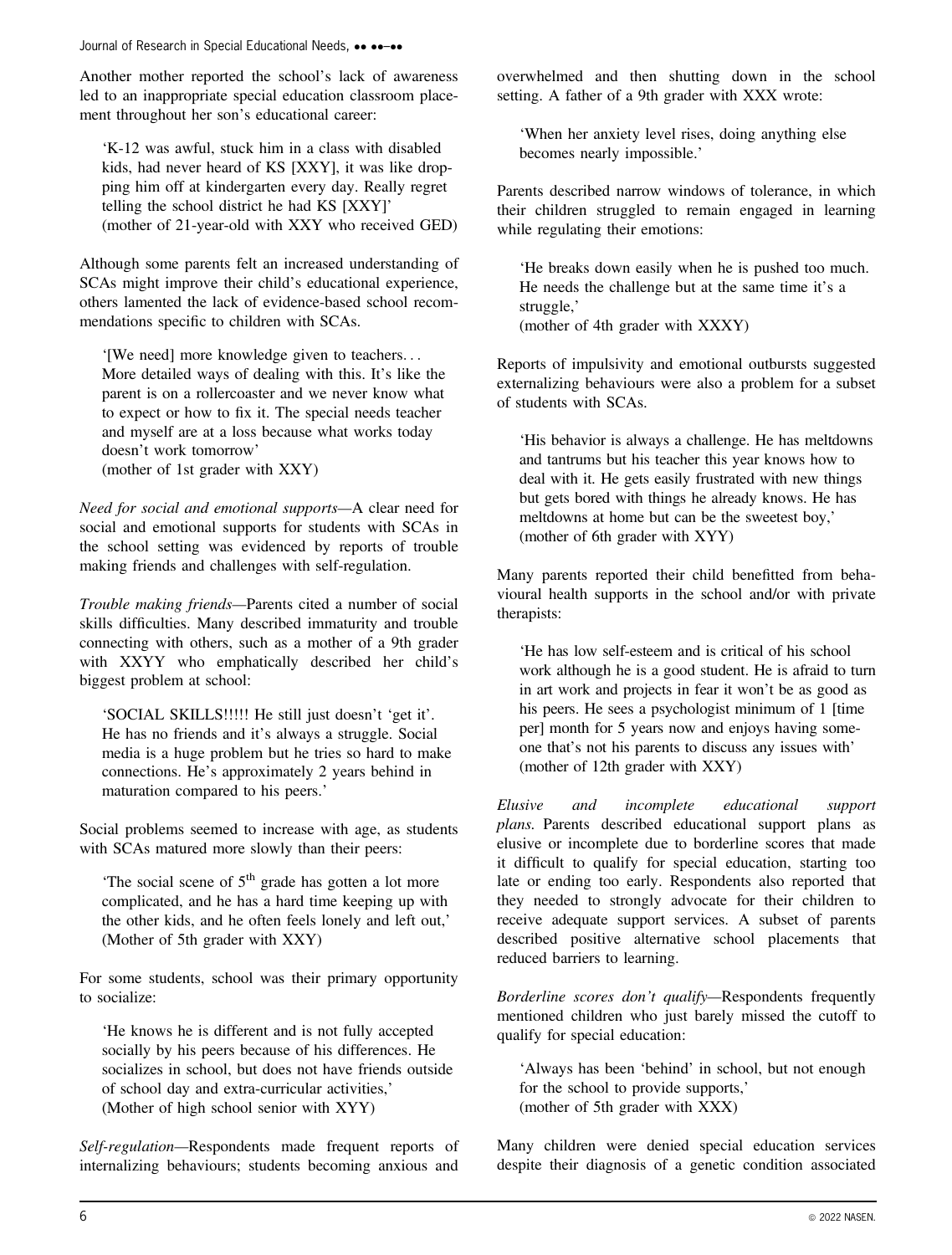with risks for educational problems coupled with current skill deficits:

'I think there is not enough weight given to the [XXX] diagnosis in the schools. My daughter struggles more as the work gets harder, but she needs to fall behind before they offer any support. She was tested and is just right above the cut off for anything other than the 504 [individualized accommodation plan] which I feel doesn't help at all,' (mother of 6th grader with XXX)

Parents described a sense that their children would inevitably require supports but that the schools were waiting for their children to fail before stepping in:

'My son is borderline in every way right now. Based on research, we know that won't always be the case. The schools will only provide services when he starts to fall behind,'

(mother of kindergartener with XXYY)

Started too late, ended too early-In general, many parents emphasized 'the earlier, the better' for educational supports. The mother of a recent high school graduate with XXY attributed her son's success to proactive early interventions:

'Don't wait! If there's even the slightest delay, address it. Early intervention was key for our son.' (speech therapy, OT)

Some parents believed educators' lack of awareness of SCA conditions led them to dismiss early warning signs and miss opportunities for prevention early in their child's educational career. The mother of a 1st grade student with XXY expressed her frustration with the idea of waiting to start services until his academic difficulties were more pronounced:

'I do not think our school understands that our child is at risk for learning difficulties due to his diagnosis. I think they have a more 'wait and see' philosophy which is not acceptable to us.'

On the other hand, some parents described services being dropped too quickly and the mistaken assumption that progress would continue after the school discontinued services. One mother of a 3rd grader with XXX described her daughter losing physical therapy services despite continued challenges:

'On a recent [physical therapy] exam, she is now testing in the  $16<sup>th</sup>$  percentile (low average) compared to the 5<sup>th</sup> percentile from a few years ago, so she no longer qualifies for assistance. Difficulties with language and anxiety compound her difficulties, but that

may not show up in 1:1 testing. I feel if her physical therapist understood trisomy X better, they might take a more holistic approach to thinking about their evaluation, her eligibility, and her treatment.'

Parents as advocates—Parents frequently described themselves as educational advocates for their children. Some described contentious relationships with the schools, such as the mother of a recent high school graduate with XXX who recalled:

'The public school was difficult and they didn't provided services until forced.'

Several parents described a need to fight hard for their children, while others reported a need to research all of their options rather than merely accepting what the schools offered:

'Schools really don't want you asking for things, and as such, are very tight lipped about various options for learning environments, so as a parent you REALLY are forced to do tons of research to try and find anything out that might be available to you and could help your child,' (Mother of 8th grader with XYY)

Other families advocated outside the schools to raise awareness in their community and to find supplemental supports.

Alternative settings—Some parents noted they had opted out of traditional public schools after watching their child struggle. Respondents described private schools with unique pedagogy (e.g., Montessori, Waldorf) or schools specifically designed to support students with learning disabilities:

'For [traditional] middle school, there was no curriculum, teachers were young and worked hard but each class had a different set of expectations. It was disastrous for my son. Now that he attends a school with very strong built in supports, teachers and staff with lots of experience working with students who learn differently and a structured environment, he's thriving,' (Mother of 9th grader with XXY)

Smaller class sizes, classroom accommodations, a focus on the whole child and teachers with strong classroom management skills were noted as critical for many children with SCAs. One mother of an 11th grader with XXX described her daughter's success with an arts-based education:

'She earned a space in an arts high school and this environment is well suited to her. Lots of creativity, only 4 classes each semester so she could focus and not be overwhelmed switching classes 7 times a day.'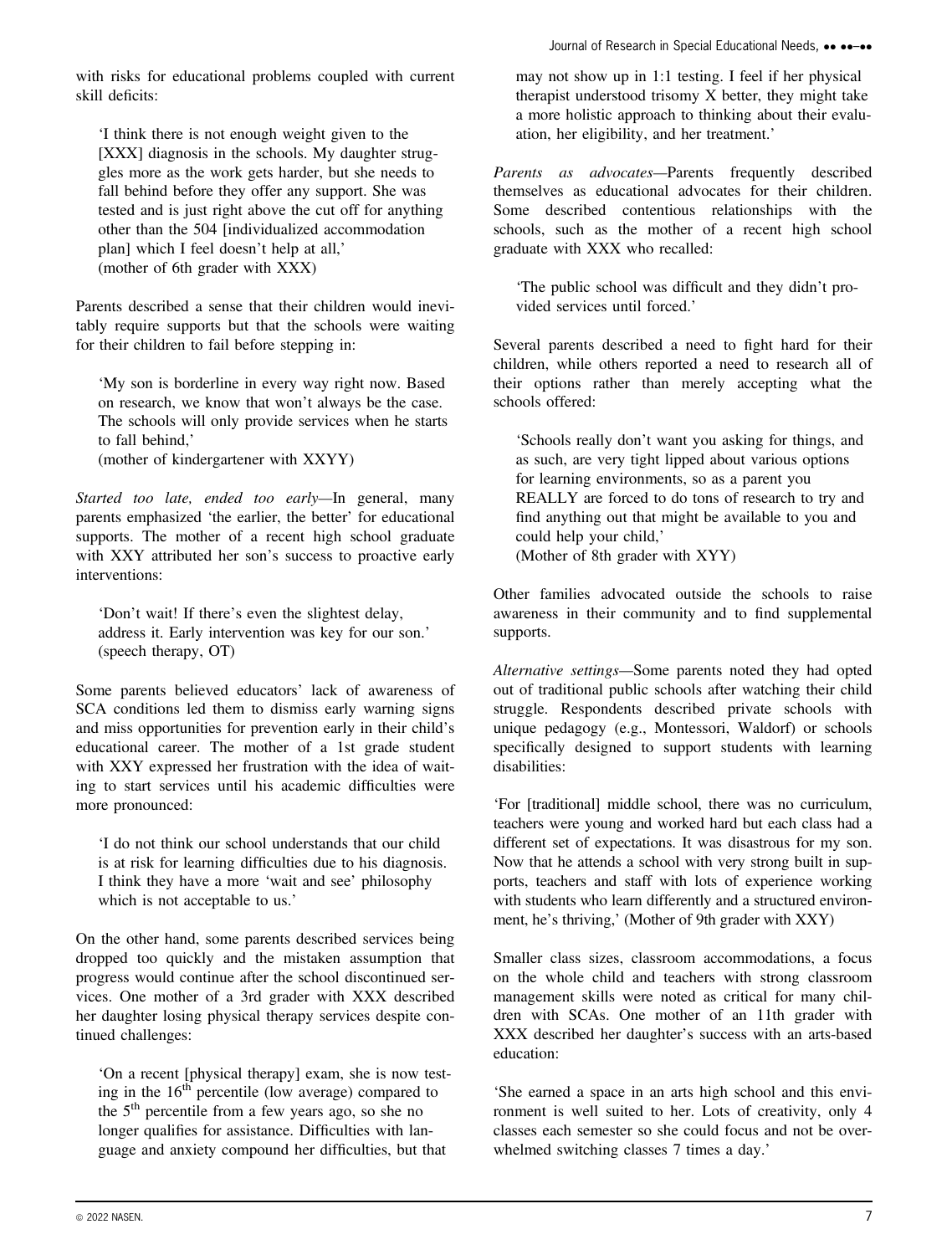While these specialized learning environments appeared helpful, they were not accessible to all survey respondents:

'Having more schools/options specifically designed to educate children who need smaller class sizes, additional time to learn, and allow the children to learn at the pace they can would be wonderful. I know there are schools that exist, but they are private, expensive, and not available in all areas,' (mother of 2nd grader with XYY).

# **Discussion**

This was the first study to explore parent perspectives and priorities on the educational experiences of children with SCAs. Using a qualitative content analysis approach expanded upon our quantitative results, which indicate high rates of school supports for students with SCAs (Thompson et al., under review). Qualitative themes amplified parent voices and provided rich and nuanced details with specific examples of how children with SCAs experience school and why they may struggle or require extra supports. Parents reported a variety of perspectives on barriers to learning, such as trouble reading, lagging EF skills and a lack of vitality and stamina required to successfully make it through a long school day in a busy and chaotic classroom. Additionally, parents reported educators lacked awareness of SCAs and knowledge of evidence-based educational interventions specific for students with SCAs. Social and emotional concerns were also listed as barriers to learning, requiring significant supports both in and outside of the school setting. Finally, parents frequently reported challenges with accessing special education due to borderline assessment results; schools missing key opportunities for early interventions or removing services prematurely when children made even a small amount of academic progress. Many respondents described a need to advocate strongly to receive what they perceived as adequate educational support services. Alternative school placements, with smaller class sizes, focused curriculum, individualized accommodation plans and highly supportive teachers were helpful for a subset of the sample.

Our findings support prior literature documenting high rates of reading disabilities for students with SCAs (Pennington et al., 1982; Skakkebaek et al., 2014), as well as EF issues known to impact learning such as attention, working memory and cognitive shifting (Janusz et al., 2020; Tartaglia et al., 2012; Urbanus et al., 2020). Furthermore, our findings expand upon prior literature documenting poor social skills related to language disorders (Ratcliffe, 1982) and reduced social cognition (Cordeiro et al., 2012; van Rijn et al., 2014), internalizing conditions such as anxiety and depression (van Rijn, 2019; Skakkebæk et al., 2018) and general fatigue and a lack of strength and stamina (Nielsen, Pelsen and Sørensen, 1988) by illustrating how these related conditions might impact a student's educational experience. Using a qualitative analytic approach to the topic breathed life into these welldocumented aspects of the SCA phenotype in the literature. By allowing parents to freely express their child's greatest challenges and asking them to extrapolate on issues they think are most important for researchers to know, we gained a richer understanding of how the psychoeducational profile in SCAs interacts within educational environments. This systems approach highlights areas where systemic change might most benefit students with SCAs.

Special education services are often underfunded, leaving many local schools with unfunded mandates to support students with disabilities (Dhuey and Lipscomb, 2011; Kolbe, 2021). Stringent qualification criteria (e.g., cut-off scores of two standard deviations below the mean on standardized assessments) help schools objectively determine which students will receive individualized support plans (Yell, Shriner and Katsiyannis, 2006). Our findings suggest parents of students with SCAs often feel these qualification criteria unfairly exclude their children from interventions they could benefit from based on their genetic diagnosis. Competing interests between schools and families can result in adversarial relationships rife with conflict. Prior qualitative research has documented parents, especially mothers, of children with SCAs often assume the exhausting role of expert and advocate in healthcare settings (Richardson et al., 2021). Our findings confirm that parents of children with SCAs play the role of advocate in the schools, in a large part, due to a lack of knowledge surrounding the SCA diagnosis. Additionally, we found that subclinical and borderline scores often associated with the phenotype are particularly challenging when trying to secure school support services, and that social–emotional supports are viewed as a very important and lacking for many children with SCA.

# Practical implications

Our results support a systems approach to educating students with SCAs (Table 3). Building strong family–school partnerships (Barger et al., 2019; El Nokali et al., 2010) and acknowledging parent expertise is critical for students with SCAs, as they often possess complicated developmental profiles and require parents to coordinate supports from a multitude of systems. External educational advocates may be useful partners for parents as they negotiate the special education process (Phillips, 2007). Advocates are most helpful when they act as allies, and work to enhance communication with the schools, mediate conflicts and provide emotional supports to parents (Gershwin and Vick, 2019; Nespor and Hicks, 2010).

Results suggest that students will benefit from schools that possess a better understanding and greater respect for the educational impact of SCAs. Whenever possible, educators should partner and collaborate with medical providers as part of the educational assessment process, as each party has valuable information that could help inform a child's programming. Teachers have daily exposure to their students and can inform physicians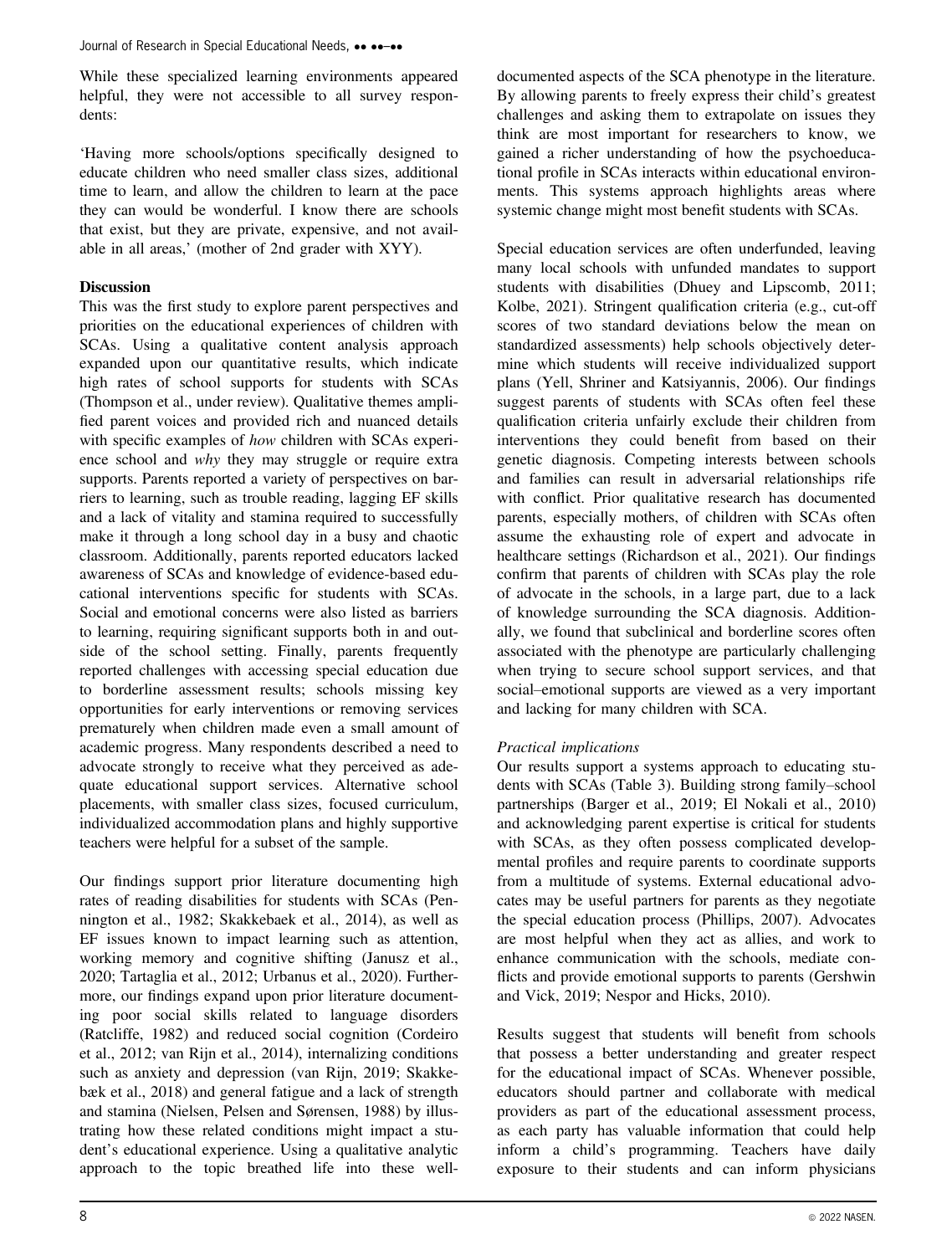| Systems level for<br>supports | Recommendations for educators                                                                                                                         |
|-------------------------------|-------------------------------------------------------------------------------------------------------------------------------------------------------|
| Individual                    | Increased frequency of psychoeducational evaluations using standardized norm-referenced assessments, as academic demands                              |
|                               | change over time and students with SCAs may fail to keep pace with peers                                                                              |
|                               | Evidence-based academic (esp. reading and writing) interventions as needed                                                                            |
|                               | Direct instruction in executive function strategies                                                                                                   |
|                               | School-based behavioural health supports and direct social-skills instruction                                                                         |
| Microsystem                   | In middle and high school, assign dedicated case manager to support management of multiple classes, differing teacher                                 |
|                               | expectations and planning and initiation of class projects                                                                                            |
|                               | Classroom accommodations to remove barriers related to executive function and fatigue (e.g., frequent breaks, preferential                            |
|                               | seating and extended time)                                                                                                                            |
|                               | Appoint teachers with strong classroom management skills, high degree of empathy, knowledge of SCA conditions                                         |
|                               | Implement friendship groups, intentional group placement and class partners to facilitate peer relationships                                          |
|                               | Calm classes and smaller class size whenever possible                                                                                                 |
|                               | Utilize a SCA-informed approach to behavioural challenges that includes recognition of the role of EF, reduced endurance,                             |
|                               | anxiety, sensory sensitivities and other behavioural features of the genetic condition                                                                |
| Mesosystem                    | Develop robust family-school partnerships                                                                                                             |
|                               | Choose harmonious and compatible peer groups for student when possible                                                                                |
|                               | Collaboration between school, medical team and behavioural health providers                                                                           |
| Exosystem                     | Consider disability categories for special education qualification that acknowledge the genetic condition (e.g., Other Health<br>Impaired in the USA) |
|                               | Utilize multi-tiered systems of support, including targeted preventative interventions to reduce risk for academic or social<br>problems              |
|                               | Monitor student progress closely and initiate support services as early as possible                                                                   |
|                               | Continue monitoring and provide accommodations and consultation services if student no longer meets criteria for special<br>education                 |
|                               | Consider external educational advocates to enhance communication and mediate conflict                                                                 |
|                               | Add study skills classes or study hall with adult supervision to student's schedule                                                                   |
| Macrosystem                   | Educate school staff on SCA conditions and how SCA affects a specific student, with examples of previous supports that were<br>effective              |
|                               | Support families in their advocacy efforts and partner with SCA advocacy organizations                                                                |

| Table 3: Recommendations for a systems approach to supporting students with SCAs |  |  |  |  |
|----------------------------------------------------------------------------------|--|--|--|--|
|                                                                                  |  |  |  |  |

about behavioural changes after medication changes or partner with providers to support therapeutic goals. Medical providers, including private behavioural health therapists, can consult with schools on specifics of a child's condition and prognosis, as well as evidence-based interventions that may be most useful for children with SCAs. Further, as prior research shows, parents carry an undue burden of service coordination in SCAs (Richardson et al., 2021). Medical and education teams can offer families a release of information document allowing open communication as needed and to the level of parent comfort. School nurses and school psychologists may be able to act as liaisons, bridging the educational and medical systems to enhance quality of care (Sheridan et al., 2009).

Schools may also benefit from qualifying a child for special education with an educational diagnosis that reflects

the SCA diagnosis. In the USA, the special education category Other Health Impaired (OHI) honours the fact that the student's educational challenges are a result of their underlying genetic diagnosis and that this is a lifelong condition that will likely require ongoing supports (Hodge & Asola, 2019). Highlighting the medical diagnosis on a child's educational support plan could potentially help qualify younger students for support services as early signs of school problems arise and dissuade educational teams from discontinuing special education when the student makes progress. Furthermore, research has shown children with learning disabilities commonly associated with SCAs (e.g., dyslexia, ADHD) are often labelled by teachers and parents as 'lazy' or 'unintelligent', especially prior to a diagnosis (Glazzard, 2010; Lundin, 2020; Thompson, Bacon and Auburn, 2015). Specifying the student's SCA diagnosis in the special education plan might encourage a team to consider a student's inattention,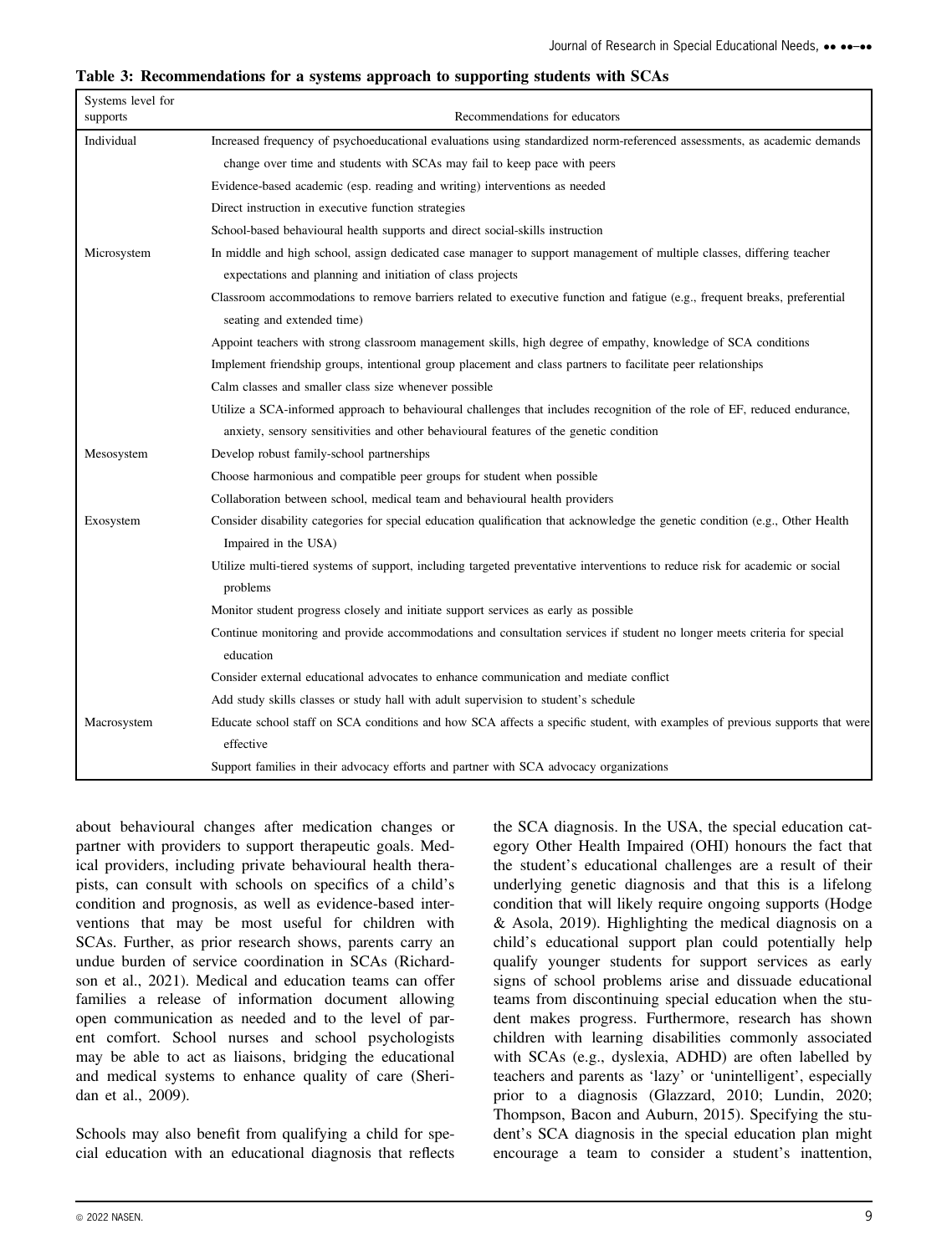cognitive rigidity, fatigue or trouble learning as part of a medical problem that warrants interventions and accommodations, rather than disobedience or a lack of motivation.

Classroom accommodations and interventions targeting EF concerns and fatigue may be useful for students with SCAs. While not specifically trialled in students with SCA, research has determined explicit teaching of EF strategies (e.g., planning, goal setting, self-instruction), biofeedback enhanced relaxation and mindfulness meditation can improve EF in the classroom (Takacs and Kassai, 2019). Classroom accommodations such as extended time, frequent breaks, preferential seating, chunking of assignments and testing in a separate may be particularly useful for this student population. Behavioural health supports in the school setting may also benefit students with SCAs, including social skills groups (e.g., lunch bunch) and mental health supports (e.g., pressure pass to leave the classroom as needed to manage emotions; individual and small group interventions to teach self-regulation). Noticing student assets and providing students with opportunities to utilize and share their strengths in the school setting may contribute to overall student wellbeing. Prior studies have shown children with SCAs are prone to exceptional kindness, an eagerness to please, creative thinking and perseverance (Thompson et al., 2022). Finally, many students with SCAs will not have the option to attend the specialized schools with small class sizes and modified curriculum that some of our participants reported as beneficial. However, educators and parents can make intentional classroom placement decisions within a child's current school to best meet a student's needs (e.g., choosing experienced teachers with strong classroom management skills and high degrees of empathy).

# Limitations

This study was limited by the survey design, in that parents were required to type responses and may have edited their thoughts or left out important details due to space limitations or fatigue with survey completion. Qualitative themes were triangulated between investigators and with prior research, including statistical results from quantitative survey questions, however, we were unable to confirm family reports of school services or hear the perspectives from school personnel or the students themselves. Regardless, the survey design was a good fit for a purely exploratory study such as this initial probe into the educational experiences of students with SCAs. The relatively large and diverse sample provided an overview of the topic and generated multiple hypotheses to be tested in future studies, such as the potential for interventions targeting EF and social–emotional skills to improve educational outcomes for students with SCAs. Ample research opportunities exist for more in-depth, and novel methods such as interviewing, case studies, classroom observations, photo elicitation and review of educational

## **Conclusion**

Students with SCAs have a unique educational profile that may be challenging to support within the schools. Challenges with reading and writing, EF, fatigue/endurance, social skills and emotion management may act as barriers to learning, and are frequently triggered in busy classroom environments. Skills hovering in the borderline range are common to the SCA phenotype and are not often well served by special education systems with limited resources and strict cut-offs for qualification. As a result, families may feel they need to advocate strongly for their child to receive adequate support services. To improve the educational experience of children with SCAs, we recommend increased collaboration between the school and the child's medical team, strong parent partnerships and acknowledgement of the significant role the genetic condition plays in the educational experiences of students with SCAs.

# Acknowledgements

We would like to thank the Association for  $X & Y$  Chromosome Variations (AXYS) for helping with recruitment and all the parents and caregivers who participated in the study. This study was funded by Eunice Kennedy Shriver National Institute of Child Health and Human Development, Grant/ Award Numbers: R01HD091251 and K23HD092588 and by NIH/NCATS Colorado CTSA Grant Number UL1 TR002535. Contents are the authors' sole responsibility and do not necessarily represent official NIH views.

# Conflict of interest

We have no known conflicts of interest to disclose.

Address for correspondence Talia Thompson, Children's Hospital Colorado, 13123 East 16th Avenue, Box B140, Aurora, CO 80045 USA. Email: [talia.thompson@childrenscolorado.org](mailto:)

## **References**

- Barger, M. M., Kim, E. M., Kuncel, N. R. & Pomerantz, E. M. (2019) 'The relation between parents' involvement in children's schooling and children's adjustment: A meta-analysis.' Psychological Bulletin, 145 (9), pp. 855.
- Bender, B. G., Linden, M. G. & Harmon, R. J. (2001) 'Neuropsychological and functional cognitive skills of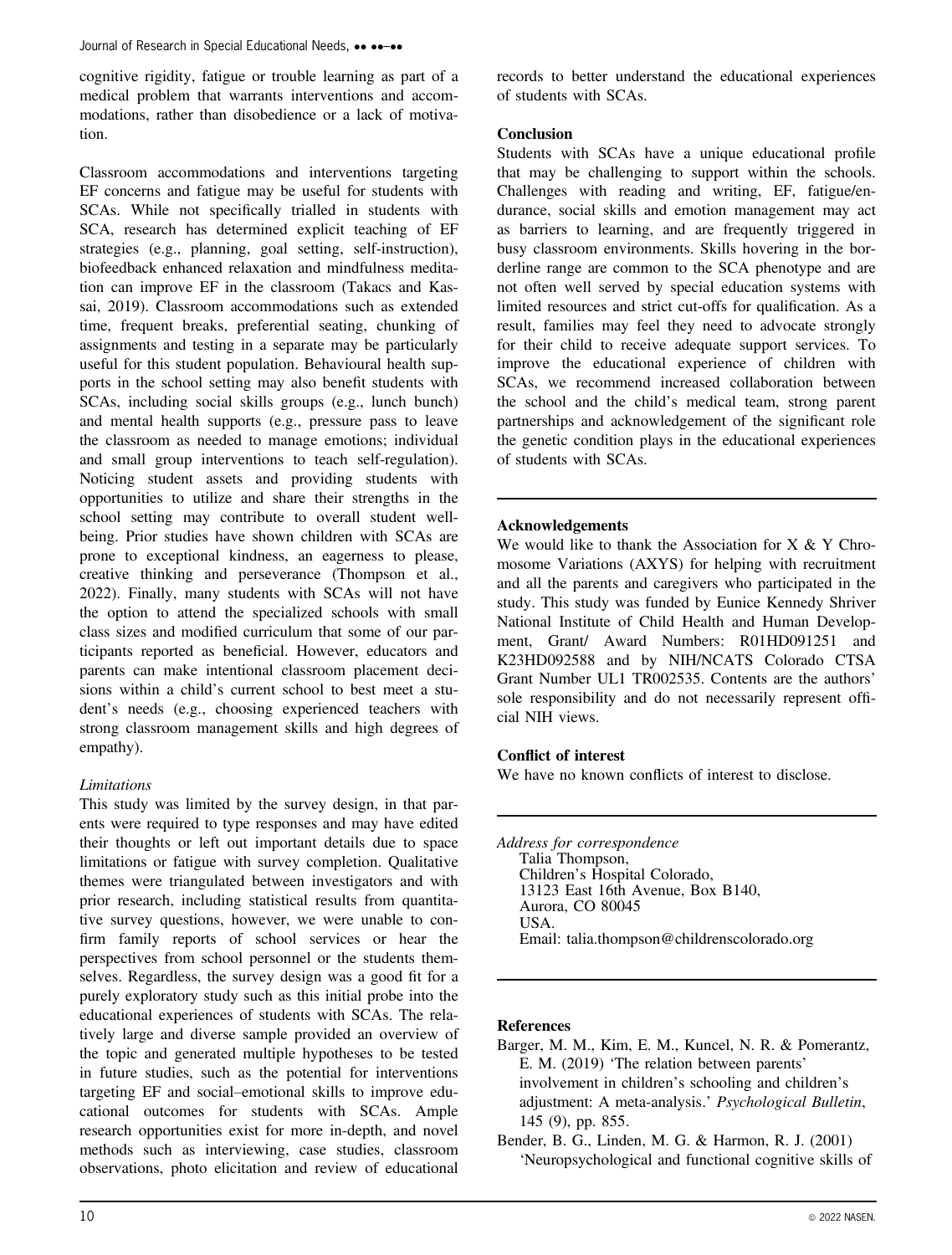35 unselected adults with sex chromosome abnormalities.' American Journal of Medical Genetics, 102 (4), pp. 309–13.

Bender, B. G., Linden, M. G. & Robinson, A. (1993) 'Oct 15). Neuropsychological impairment in 42 adolescents with sex chromosome abnormalities.' American Journal of Medical Genetics, 48 (3), pp. 169–73.<https://doi.org/10.1002/ajmg.1320480312>

Berglund, A., Stochholm, K. & Gravholt, C. H. (2020) 'The epidemiology of sex chromosome abnormalities.' American Journal of Medical Genetics Part C: Seminars in Medical Genetics, 184 (2), pp. 202–15. <https://doi.org/10.1002/ajmg.c.31805>

Boada, R., Janusz, J., Hutaff-Lee, C. & Tartaglia, N. (2009) 'The cognitive phenotype in Klinefelter syndrome: a review of the literature including genetic and hormonal factors.' Developmental Disabilities Research Reviews, 15 (4), pp. 284–94. [https://doi.org/](https://doi.org/10.1002/ddrr.83) [10.1002/ddrr.83](https://doi.org/10.1002/ddrr.83)

Brantlinger, E., Jimenez, R., Klingner, J., Pugach, M. & Richardson, V. (2005) 'Qualitative studies in special education.' Exceptional Children, 71 (2), pp. 195– 207.<https://doi.org/10.1177/001440290507100205>

Bronfenbrenner, U. (1994) 'Ecological models of human development.' Readings on the Development of Children, 2 (1), pp. 37–43.

Cordeiro, L., Tartaglia, N., Roeltgen, D. & Ross, J. (2012) 'Jul-Aug). Social deficits in male children and adolescents with sex chromosome aneuploidy: a comparison of XXY, XYY, and XXYY syndromes.' Research in Developmental Disabilities, 33 (4), pp. 1254–63. [http://www.ncbi.nlm.nih.gov/entrez/query.](http://www.ncbi.nlm.nih.gov/entrez/query.fcgi?cmd=Retrieve&db=PubMed&dopt=Citation&list_uids=22502852http://ac.els-cdn.com/S0891422212000418/1-s2.0-S0891422212000418-main.pdf?_tid=b7de6722-0835-11e7-80f8-00000aab0f26&acdnat=1489441427_c4bbcca624b2e223474b015554dcced2) [fcgi?cmd=Retrieve&db=PubMed&dopt=Citation&list\\_](http://www.ncbi.nlm.nih.gov/entrez/query.fcgi?cmd=Retrieve&db=PubMed&dopt=Citation&list_uids=22502852http://ac.els-cdn.com/S0891422212000418/1-s2.0-S0891422212000418-main.pdf?_tid=b7de6722-0835-11e7-80f8-00000aab0f26&acdnat=1489441427_c4bbcca624b2e223474b015554dcced2) [uids=22502852http://ac.els-cdn.com/](http://www.ncbi.nlm.nih.gov/entrez/query.fcgi?cmd=Retrieve&db=PubMed&dopt=Citation&list_uids=22502852http://ac.els-cdn.com/S0891422212000418/1-s2.0-S0891422212000418-main.pdf?_tid=b7de6722-0835-11e7-80f8-00000aab0f26&acdnat=1489441427_c4bbcca624b2e223474b015554dcced2) [S0891422212000418/1-s2.0-S0891422212000418](http://www.ncbi.nlm.nih.gov/entrez/query.fcgi?cmd=Retrieve&db=PubMed&dopt=Citation&list_uids=22502852http://ac.els-cdn.com/S0891422212000418/1-s2.0-S0891422212000418-main.pdf?_tid=b7de6722-0835-11e7-80f8-00000aab0f26&acdnat=1489441427_c4bbcca624b2e223474b015554dcced2) [main.pdf?\\_tid=b7de6722-0835-11e7-80f8-](http://www.ncbi.nlm.nih.gov/entrez/query.fcgi?cmd=Retrieve&db=PubMed&dopt=Citation&list_uids=22502852http://ac.els-cdn.com/S0891422212000418/1-s2.0-S0891422212000418-main.pdf?_tid=b7de6722-0835-11e7-80f8-00000aab0f26&acdnat=1489441427_c4bbcca624b2e223474b015554dcced2) [00000aab0f26&acdnat=1489441427\\_](http://www.ncbi.nlm.nih.gov/entrez/query.fcgi?cmd=Retrieve&db=PubMed&dopt=Citation&list_uids=22502852http://ac.els-cdn.com/S0891422212000418/1-s2.0-S0891422212000418-main.pdf?_tid=b7de6722-0835-11e7-80f8-00000aab0f26&acdnat=1489441427_c4bbcca624b2e223474b015554dcced2) [c4bbcca624b2e223474b015554dcced2](http://www.ncbi.nlm.nih.gov/entrez/query.fcgi?cmd=Retrieve&db=PubMed&dopt=Citation&list_uids=22502852http://ac.els-cdn.com/S0891422212000418/1-s2.0-S0891422212000418-main.pdf?_tid=b7de6722-0835-11e7-80f8-00000aab0f26&acdnat=1489441427_c4bbcca624b2e223474b015554dcced2)

Dhuey, E. & Lipscomb, S. (2011) 'Funding special education by capitation: Evidence from state finance reforms.' Education Finance and Policy, 6 (2), pp. 168–201.

El Nokali, N. E., Bachman, H. J. & Votruba-Drzal, E. (2010) 'Parent involvement and children's academic and social development in elementary school.' Child Development, 81 (3), pp. 988–1005.

Elbaum, B., Blatz, E. T. & Rodriguez, R. J. (2016) 'Parents' experiences as predictors of state accountability measures of schools' facilitation of parent involvement.' Remedial and Special Education, 37 (1), pp. 15–27. [https://doi.org/10.1177/](https://doi.org/10.1177/0741932515581494) [0741932515581494](https://doi.org/10.1177/0741932515581494)

Fetters, M. D., Curry, L. A. & Creswell, J. W. (2013) 'Achieving integration in mixed methods designs principles and practices.' Health Services Research, 48 (6pt2), pp. 2134–56.

Fish, W. W. (2008) 'The IEP meeting: Perceptions of parents of students who receive special education

services.' Preventing School Failure: Alternative Education for Children and Youth, 53(1), pp. 8–14.

Gershwin, T. & Vick, A. M. (2019) 'Ally versus adversary behaviors: The utility of a special education advocate during conflict between parents and professionals.' Journal of Disability Policy Studies, 29 (4), pp. 195–205.

Glazzard, J. (2010) 'The impact of dyslexia on pupils' self-esteem.' Support for Learning, 25 (2), pp. 63–9.

Goldrich Eskow, K., Ann Summers, J., Chasson, G. S. & Mitchell, R. (2018) 'The association between family–teacher partnership satisfaction and outcomes of academic progress and quality of life for children/youth with autism.' Journal of Policy and Practice in Intellectual Disabilities, 15 (1), pp. 16– 25.

Hodge, S. R., Asola, E. & (2019) Special Education for Young Learners with Other Health Impairments. In F. E., Obiakor & J. P., Bakken (eds), Special Education for Young Learners with Disabilities. Advances in Special Education (Vol. 34, pp. 187–207). Bingley: Emerald Publishing Limited.

Jacobs, P. (1979) 'The incidence and etiology of sex chromosome abnormalities in man.' Birth Defects Original Article Series, 15, pp. 3–14.

Janusz, J., Harrison, C., Boada, C., Cordeiro, L., Howell, S., Tartaglia, N. & Boada, R. (2020) 'Executive function in XXY: Comparison of performance-based measures and rating scales.' American Journal of Medical Genetics Part C: Seminars in Medical Genetics, 184 (2), pp. 469–81. [https://doi.org/10.1002/](https://doi.org/10.1002/ajmg.c.31804) [ajmg.c.31804](https://doi.org/10.1002/ajmg.c.31804)

Jaramillo, C., Nyquist, C., Riggan, K. A., Egginton, J., Phelan, S. & Allyse, M. (2019) 'Delivering the diagnosis of sex chromosome aneuploidy: Experiences and preferences of parents and individuals.' Clinical Pediatrics, 58 (3), pp. 336–42.

Kolbe, T. (2021) 'State funding for special education: Aligning policy with priorities.' Journal of Special Education Leadership, 34 (1), pp. 19–31.

Leggett, V., Jacobs, P., Nation, K., Scerif, G. & Bishop, D. V. (2010). Neurocognitive outcomes of individuals with a sex chromosome trisomy: XXX, XYY, or XXY: A systematic review.' Developmental Medicine & Child Neurology, 52 (2), pp. 119–29. [https://doi.](https://doi.org/10.1111/j.1469-8749.2009.03545.x) [org/10.1111/j.1469-8749.2009.03545.x](https://doi.org/10.1111/j.1469-8749.2009.03545.x)

Linden, M. G. & Bender, B. G. (2002) 'Fifty-one prenatally diagnosed children and adolescents with sex chromosome abnormalities.' American Journal of Medical Genetics, 110 (1), pp. 11–8. [https://doi.org/](https://doi.org/10.1002/ajmg.10394) [10.1002/ajmg.10394](https://doi.org/10.1002/ajmg.10394).

Lundin, L. (2020) 'Parental narratives online about ADHD.' Social Work in Mental Health, 18 (6), pp. 684–703.

Nespor, J. & Hicks, D. (2010) 'Wizards and witches: Parent advocates and contention in special education in the USA.' Journal of Education Policy, 25 (3), pp. 309–34.<https://doi.org/10.1080/02680931003671954>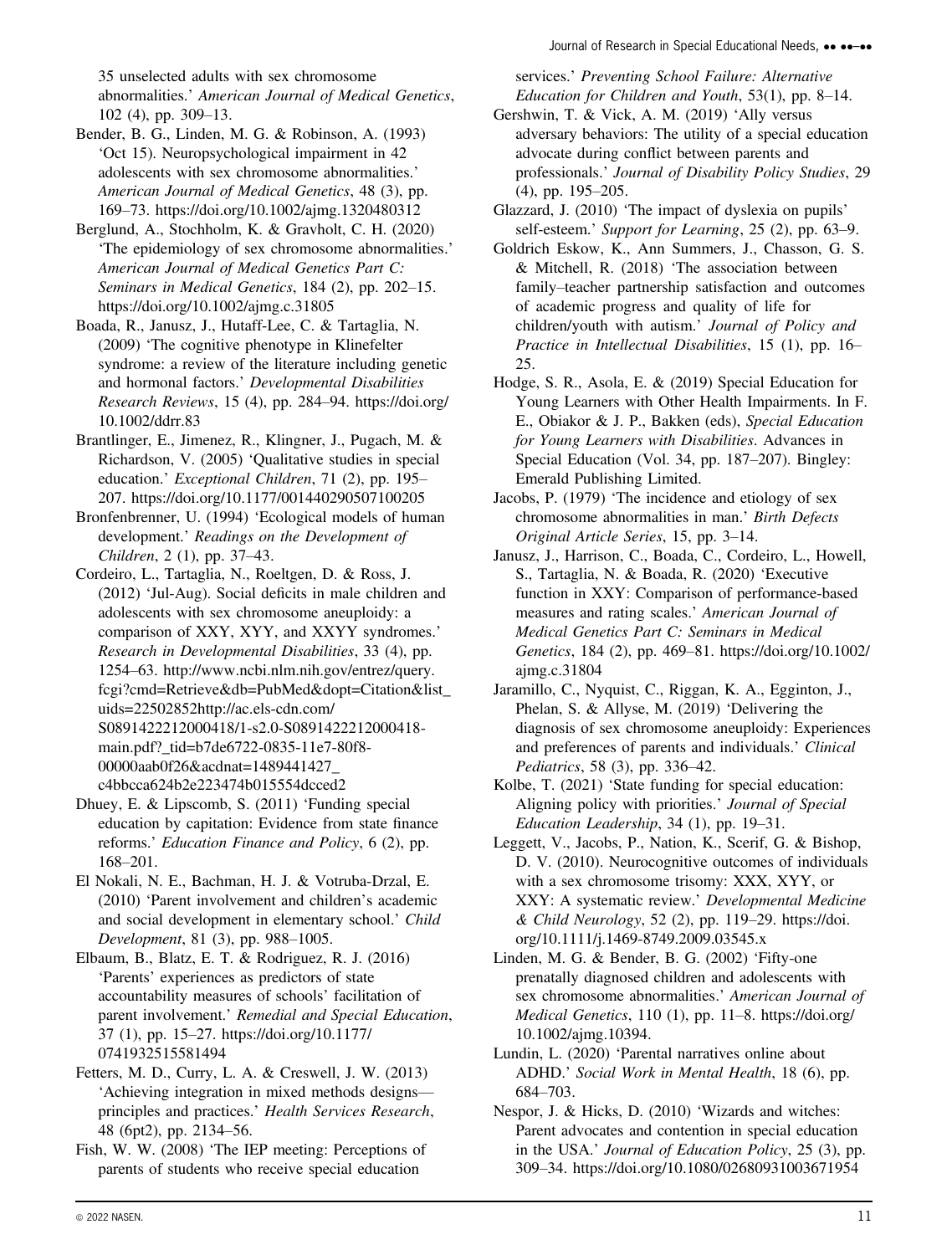- Nielsen, J., Pelsen, B. & Sørensen, K. (1988) 'Follow-up of 30 Klinefelter males treated with testosterone.' Clinical Genetics, 33 (4), pp. 262–9.
- Paz-Lourido, B., Negre, F., de la Iglesia, B. & Verger, S. (2020) 'Influence of schooling on the health-related quality of life of children with rare diseases.' Health and Quality of Life Outcomes, 18 (1), pp. 1–9.
- Pennington, B. F., Bender, B., Puck, M., Salbenblatt, J. & Robinson, A. (1982) 'Oct). Learning disabilities in children with sex chromosome anomalies.' Child Development, 53 (5), pp. 1182–92. [http://www.ncbi.](http://www.ncbi.nlm.nih.gov/entrez/query.fcgi?cmd=Retrieve&db=PubMed&dopt=Citation&list_uids=7140426) [nlm.nih.gov/entrez/query.fcgi?cmd=Retrieve&db=](http://www.ncbi.nlm.nih.gov/entrez/query.fcgi?cmd=Retrieve&db=PubMed&dopt=Citation&list_uids=7140426) [PubMed&dopt=Citation&list\\_uids=7140426](http://www.ncbi.nlm.nih.gov/entrez/query.fcgi?cmd=Retrieve&db=PubMed&dopt=Citation&list_uids=7140426)
- Phillips, E. (2007) 'When parents aren't enough: External advocacy in special education.' Yale LJ, 117, pp. 1802.
- Pugach, M. C. (2001) 'The stories we choose to tell: Fulfilling the promise of qualitative research for special education.' *Exceptional Children*, 67 (4), pp. 439–53.<https://doi.org/10.1177/001440290106700401>
- Ratcliffe, S. G. (1982) 'Speech and learning disorders in children with sex chromosome abnormalities.' Developmental Medicine and Child Neurology, 24 (1), pp. 80–4. [http://www.ncbi.nlm.nih.gov/entrez/query.](http://www.ncbi.nlm.nih.gov/entrez/query.fcgi?cmd=Retrieve&db=PubMed&dopt=Citation&list_uids=7106407) [fcgi?cmd=Retrieve&db=PubMed&dopt=Citation&list\\_](http://www.ncbi.nlm.nih.gov/entrez/query.fcgi?cmd=Retrieve&db=PubMed&dopt=Citation&list_uids=7106407) [uids=7106407](http://www.ncbi.nlm.nih.gov/entrez/query.fcgi?cmd=Retrieve&db=PubMed&dopt=Citation&list_uids=7106407)
- Resch, J. A., Mireles, G., Benz, M. R., Grenwelge, C., Peterson, R. & Zhang, D. (2010) 'Giving parents a voice: A qualitative study of the challenges experienced by parents of children with disabilities.' Rehabilitation Psychology, 55 (2), pp. 139.
- Richardson, J. P., Riggan, K. A. & Allyse, M. (2021) 'The expert in the room: Parental advocacy for children with sex chromosome aneuploidies.' Journal of Developmental & Behavioral Pediatrics, 42 (3), pp. 213–9.
- Riggan, K. A., Gross, B., Close, S., Weinberg, A. & Allyse, M. A. (2021) 'Prenatal genetic diagnosis of a sex chromosome aneuploidy: Parent experiences.' Journal of Genetic Counseling.
- Robinson, A., Bender, B. G. & Linden, M. G. (1990) 'Summary of clinical findings in children and young adults with sex chromosome anomalies.' Birth Defects Original Article Series, 26 (4), pp. 225–8.
- Rovet, J., Netley, C., Keenan, M., Bailey, J. & Stewart, D. (1996) 'The psychoeducational profile of boys with Klinefelter syndrome.' Journal of Learning Disabilities, 29 (2), pp. 180–96. [http://www.ncbi.nlm.](http://www.ncbi.nlm.nih.gov/pubmed/8820203) [nih.gov/pubmed/8820203](http://www.ncbi.nlm.nih.gov/pubmed/8820203)
- Saldaña, J. (2015) The Coding Manual for Qualitative Researchers. London: Sage.
- Sheridan, S. M., Warnes, E. D., Woods, K. E., Blevins, C. A., Magee, K. L. & Ellis, C. (2009) 'An exploratory evaluation of conjoint behavioral consultation to promote collaboration among family, school, and pediatric systems: A role for pediatric school psychologists.' Journal of Educational and Psychological Consultation, 19 (2), pp. 106–29.
- Skakkebaek, A., Bojesen, A., Kristensen, M. K., Cohen, A., Hougaard, D. M., Hertz, J. M., Fedder, J., Laurberg, P., Wallentin, M., Østergaard, J. R., Pedersen, A. D. & Gravholt, C. H. (2014) 'Neuropsychology and brain morphology in Klinefelter syndrome - The impact of genetics.' Andrology, 2 (4), pp. 632–40. [https://doi.org/10.1111/](https://doi.org/10.1111/j.2047-2927.2014.00229.x) [j.2047-2927.2014.00229.x](https://doi.org/10.1111/j.2047-2927.2014.00229.x)
- Skakkebæk, A., Moore, P. J., Pedersen, A. D., Bojesen, A., Kristensen, M. K., Fedder, J., Hertz, J. M., Østergaard, J. R., Wallentin, M. & Gravholt, C. H. (2018) 'Anxiety and depression in Klinefelter syndrome: The impact of personality and social engagement.' PLoS One, 13 (11), pp. e0206932.
- Starr, E. M. & Foy, J. B. (2012) 'In parents' voices: The education of children with autism spectrum disorders.' Remedial and Special Education, 33 (4), pp. 207–16.
- Takacs, Z. K. & Kassai, R. (2019) 'The efficacy of different interventions to foster children's executive function skills: A series of meta-analyses.' Psychological Bulletin, 145 (7), pp. 653.
- Tartaglia, N. R., Ayari, N., Hutaff-Lee, C. & Boada, R. (2012) 'Attention-deficit hyperactivity disorder symptoms in children and adolescents with sex chromosome aneuploidy: XXY, XXX, XYY, and XXYY.' Journal of Developmental and Behavioral Pediatrics, 33 (4), pp. 309–18. [http://www.ncbi.nlm.](http://www.ncbi.nlm.nih.gov/entrez/query.fcgi?cmd=Retrieve&db=PubMed&dopt=Citation&list_uids=22333574) [nih.gov/entrez/query.fcgi?cmd=Retrieve&db=](http://www.ncbi.nlm.nih.gov/entrez/query.fcgi?cmd=Retrieve&db=PubMed&dopt=Citation&list_uids=22333574) [PubMed&dopt=Citation&list\\_uids=22333574](http://www.ncbi.nlm.nih.gov/entrez/query.fcgi?cmd=Retrieve&db=PubMed&dopt=Citation&list_uids=22333574)
- Tartaglia, N., Howell, S., Wilson, R., Janusz, J., Boada, R., Martin, S., Frazier, J., Pfeiffer, M., Regan, K., McSwegin, S. & Zeitler, P. (2015) 'The eXtraordinarY Kids Clinic: An interdisciplinary model of care for children and adolescents with sex chromosome aneuploidy.' Journal of Multidisciplinary Healthcare, 8, pp. 323.
- Thompson, C., Bacon, A. M. & Auburn, T. (2015) 'Disabled or differently-enabled? Dyslexic identities in online forum postings.' Disability & Society, 30 (9), pp. 1328–44.
- Thompson, T., Davis, S., Janusz, J., Frith, E., Pyle, L., Howell, S., Boada, R., Wilson, R. & Tartaglia, N. (2021) 'Supporting Students with Sex Chromosome Aneuploidies in Educational Settings.' OSF Preprints. <https://doi.org/10.31219/osf.io/sk9tv>
- Thompson, T., Davis, S., Takamatsu, S., Howell, S. & Tartaglia, N. (2022) 'Exploring academic and character strengths in students with sex chromosome aneuploidies.' Journal of Positive School Psychology, 6 (1), pp. 12–24.
- Thompson, T., Howell, S., Davis, S., Wilson, R., Janusz, J., Boada, R., Pyle, L. & Tartaglia, N. (2020) 'Current survey of early childhood intervention services in infants and young children with sex chromosome aneuploidies. American Journal of Medical Genetics Part C: Seminars in Medical.' Genetics.
- Tucker, V. & Schwartz, I. (2013) 'Parents' perspectives of collaboration with school professionals: Barriers